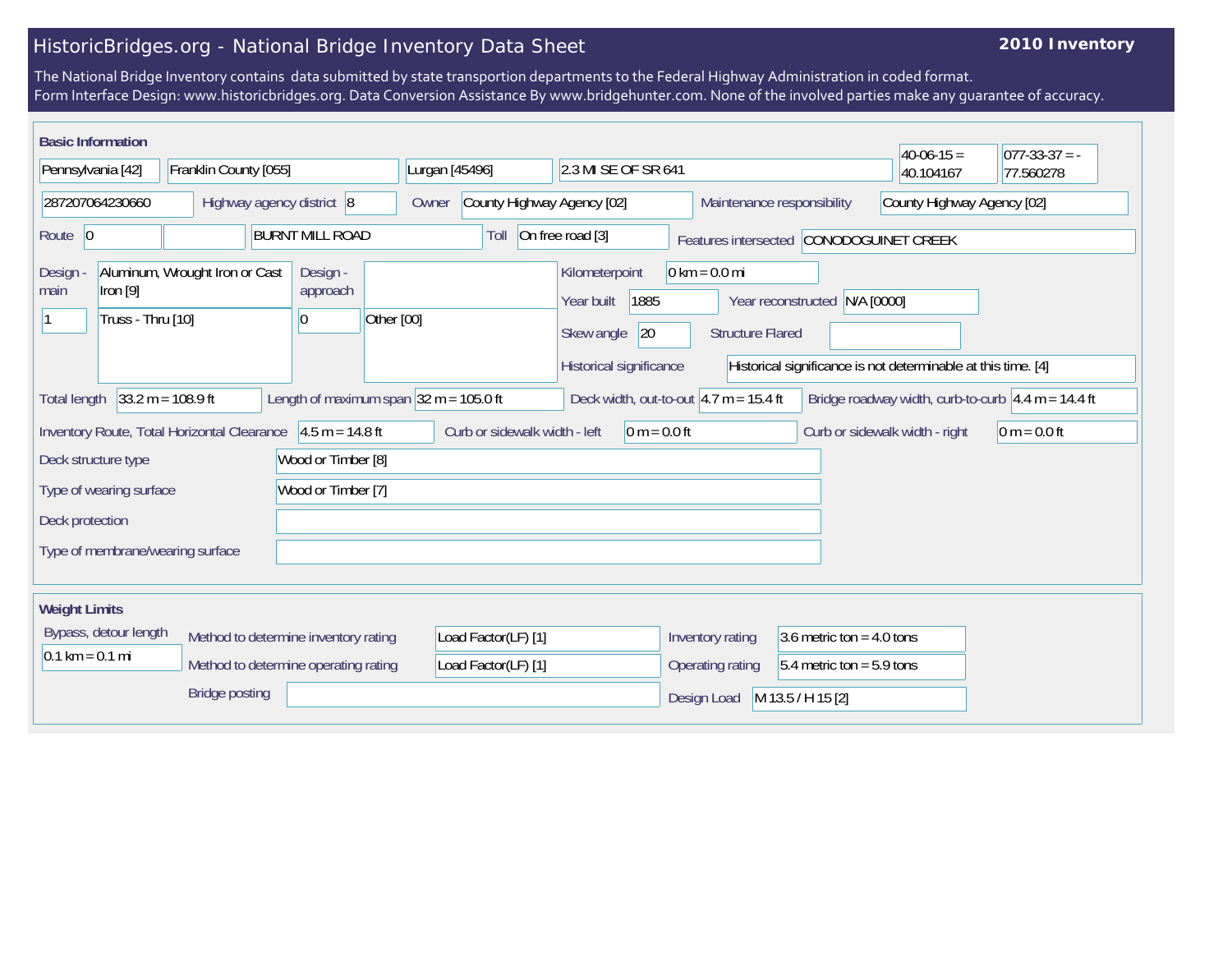| <b>Functional Details</b>                                                              |                                                                                           |
|----------------------------------------------------------------------------------------|-------------------------------------------------------------------------------------------|
| Average daily truck traffi   0<br>Average Daily Traffic<br>250                         | Year 2009<br>Future average daily traffic<br>270<br>2029<br>%<br>Year                     |
| Road classification<br>Local (Rural) [09]                                              | Lanes on structure  1<br>Approach roadway width<br>$5.5 m = 18.0 ft$                      |
| Type of service on bridge Highway [1]                                                  | Direction of traffic One lane bridge for 2 - way traffic [3]<br>Bridge median             |
| Parallel structure designation<br>No parallel structure exists. [N]                    |                                                                                           |
| Type of service under bridge<br>Waterway [5]                                           | Navigation control<br>Lanes under structure<br>$ 0\rangle$                                |
| Navigation vertical clearanc<br>$0 = N/A$                                              | Navigation horizontal clearance $ 0 = N/A$                                                |
| Minimum navigation vertical clearance, vertical lift bridge                            | Minimum vertical clearance over bridge roadway<br>$4 m = 13.1 ft$                         |
| Minimum lateral underclearance reference feature Feature not a highway or railroad [N] |                                                                                           |
| Minimum lateral underclearance on right $0 = N/A$                                      | Minimum lateral underclearance on left $0 = N/A$                                          |
| Minimum Vertical Underclearance $ 0 = N/A$                                             | Minimum vertical underclearance reference feature Feature not a highway or railroad [N]   |
| Appraisal ratings - underclearances N/A [N]                                            |                                                                                           |
|                                                                                        |                                                                                           |
| <b>Repair and Replacement Plans</b>                                                    |                                                                                           |
| Type of work to be performed                                                           | Work to be done by contract [1]<br>Work done by                                           |
| Other structural work, including hydraulic<br>replacements. [38]                       | Bridge improvement cost<br>$ 0\rangle$<br>$ 0\rangle$<br>Roadway improvement cost         |
|                                                                                        | $33 m = 108.3 ft$<br>Length of structure improvement<br>Total project cost<br>$ 0\rangle$ |
|                                                                                        | Year of improvement cost estimate                                                         |
|                                                                                        | Border bridge - state<br>Border bridge - percent responsibility of other state            |
|                                                                                        | Border bridge - structure number                                                          |